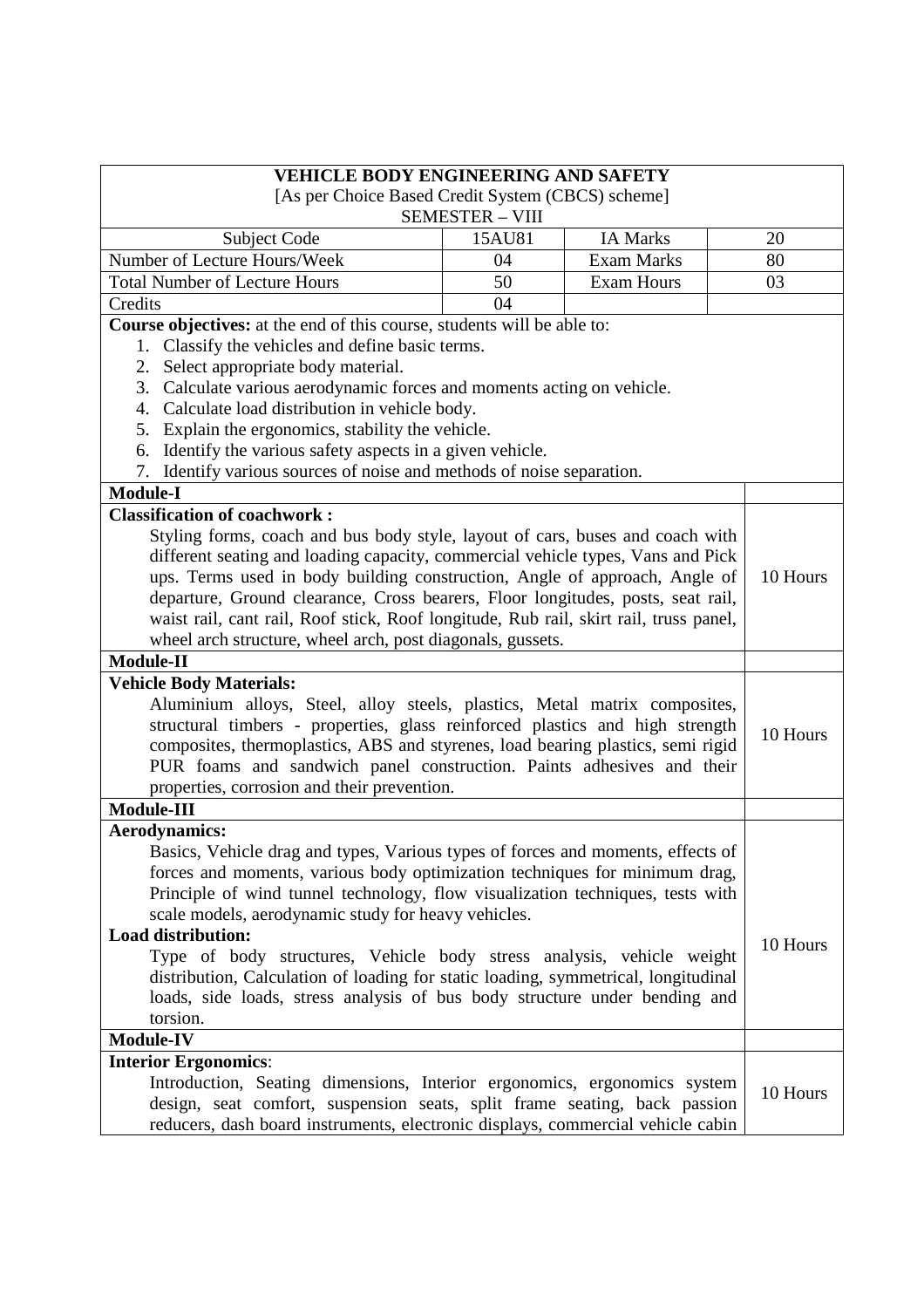| ergonomics, mechanical package layout, goods vehicle layout. Visibility,                            |          |
|-----------------------------------------------------------------------------------------------------|----------|
| regulations, drivers visibility, methods of improving visibility, Window winding                    |          |
| and seat adjustment mechanisms.                                                                     |          |
| <b>Vehicle Stability:</b>                                                                           |          |
| Introduction, Longitudinal, lateral stability, vehicle on a curvilinear path, critical              |          |
| speed for toppling and skidding. Effect of operating factors on lateral stability,                  |          |
| steering geometry and stabilization of steerable wheels, mass distribution and                      |          |
| engine location on stability.                                                                       |          |
| Module-V                                                                                            |          |
| <b>Noise and vibration:</b>                                                                         |          |
| Noise characteristics, Sources of noise, noise level measurement techniques,                        |          |
| Body structural vibrations, chassis bearing vibration, designing against fatigue,                   |          |
| methods of noise suppression.                                                                       |          |
|                                                                                                     |          |
| <b>Impact protection:</b>                                                                           | 10 Hours |
| basics, Physics of impact between deformable bodies, Design for crash                               |          |
| worthiness, occupant and cargo restraint, passive restraint systems, side impact                    |          |
| analysis, bumper system, energyabsorbent foams, laws of mechanisms applied                          |          |
| to safety                                                                                           |          |
| Course outcomes: After completion of above course, students will be able to:                        |          |
| 1. Classify the vehicles and define basic terms.                                                    |          |
| 2. Select appropriate body material.                                                                |          |
| 3. Calculate various aerodynamic forces and moments acting on vehicle.                              |          |
| 4. Calculate load distribution in vehicle body.                                                     |          |
| 5. Explain the ergonomics, stability the vehicle.                                                   |          |
| 6. Identify the various safety aspects in a given vehicle.                                          |          |
| 7. Identify various sources of noise and methods of noise separation                                |          |
| <b>Question paper pattern:</b>                                                                      |          |
|                                                                                                     |          |
| The question paper will have ten questions.<br>1.                                                   |          |
| 2. Each full question consists of 16 marks.                                                         |          |
| 3. There will be 2full questions (with a maximum of four sub questions) from each module.           |          |
| 4. Each full question will have sub questions covering all the topics under a module.               |          |
| The students will have to answer 5 full questions, selecting one full question from each<br>5.      |          |
| module.                                                                                             |          |
| <b>Text Books:</b>                                                                                  |          |
| Body Engineering -Sydney F page, Chapman & Hall Ltd, London, 1956<br>1.                             |          |
| Vehicle body engineering - Giles J Pawlowsky, Business books limited, 1989<br>2.                    |          |
| Vehicle body layout and analysis - John Fenton, MechanicalEngg. Publication ltd, London.<br>3.      |          |
| <b>Reference Books:</b>                                                                             |          |
| Hand book on vehicle body design – SAE publication.<br>1.                                           |          |
| Automotive chassis - P.M. Heldt, Chilton & Co, 1970<br>2.                                           |          |
| Vehicle Safety 2002 - Cornwell press, Townbridge, UK, ISBN 1356-1448.<br>3.                         |          |
| Redesign of bus bodies – part I & part II – CIRT pune (Report), 1983<br>4.                          |          |
| Aerodynamics of Road Vehicles - Ed W.H. Hucho, 4 <sup>th</sup> Edition, Butter worth's 1987<br>5.   |          |
| Road Vehicle Aerodynamics - Scibor-Rylski A. J., Pentech press, London 2 <sup>nd</sup> Edition 1984 |          |
| 6.                                                                                                  |          |
| Low Speed Wind Tunnel Testing - Rae W.H. & Pope A, Wiley & Sons, USA 1984<br>7.                     |          |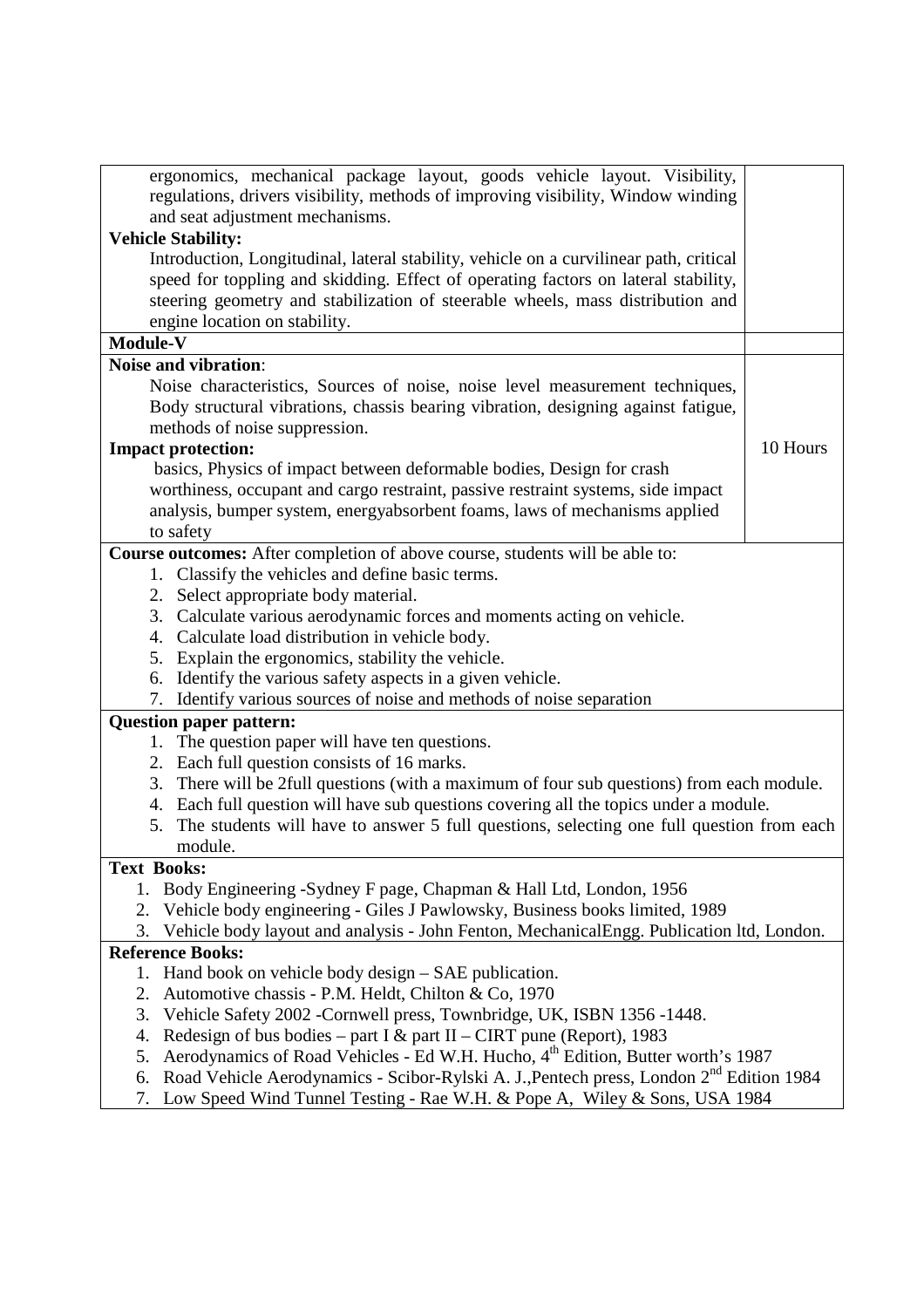| <b>MECHANICAL VIBRATIONS</b>                                                                                   |        |                   |  |          |
|----------------------------------------------------------------------------------------------------------------|--------|-------------------|--|----------|
| [As per Choice Based Credit System (CBCS) scheme]                                                              |        |                   |  |          |
| <b>SEMESTER - VIII</b>                                                                                         |        |                   |  |          |
| Subject Code                                                                                                   | 15AU82 | <b>IA Marks</b>   |  | 20       |
| Number of Lecture Hours/Week                                                                                   | 04     | <b>Exam Marks</b> |  | 80       |
| <b>Total Number of Lecture Hours</b>                                                                           | 50     | <b>Exam Hours</b> |  | 03       |
| Credits                                                                                                        | 04     |                   |  |          |
| Course objectives: at the end of this course, students will be able to:                                        |        |                   |  |          |
| 1. Classify different types of vibration / damping associated with systems and vibration                       |        |                   |  |          |
| measuring instruments.                                                                                         |        |                   |  |          |
| 2. Calculate natural frequency, damping, logarithmic decrement and other parameters of                         |        |                   |  |          |
| single degree of freedom un-damped / damped free vibrating systems                                             |        |                   |  |          |
| 3. Compute the response of single degree of freedom damped vibrating systems to different                      |        |                   |  |          |
| excitation forces.                                                                                             |        |                   |  |          |
| 4. Determine the natural frequencies and the modes of two degree of freedom free vibrating                     |        |                   |  |          |
| systems                                                                                                        |        |                   |  |          |
| 5. Compare the natural frequencies / modes of multi-degree of freedom free vibrating systems                   |        |                   |  |          |
| using numerical methods                                                                                        |        |                   |  |          |
| <b>Module-I</b>                                                                                                |        |                   |  |          |
| <b>Introduction:</b>                                                                                           |        |                   |  |          |
| Types of vibration, Simple harmonic motion and definition of some terms of                                     |        |                   |  |          |
| vibration, Vector method and complex form of representing harmonic motions,                                    |        |                   |  |          |
| addition of simple harmonic motions.                                                                           |        |                   |  | 10 Hours |
| <b>Undamped free vibration:</b><br>Introduction, Newton's second law of motion method, D'Alembert's principle, |        |                   |  |          |
|                                                                                                                |        |                   |  |          |
| Energy method, Single degree of freedom systems, Natural frequency of free                                     |        |                   |  |          |
| vibration, equivalent stiffness of springs, effect of spring mass.<br>Module-II                                |        |                   |  |          |
| <b>Damped free vibration:</b>                                                                                  |        |                   |  |          |
| Single degree of freedom systems, types of damping, concept of critical                                        |        |                   |  |          |
| damping and its importance, study of viscous damped systems - under damping,                                   |        |                   |  |          |
| critical damping and over damping, logarithmic decrement, structural and                                       |        |                   |  |          |
| coulomb damping                                                                                                |        |                   |  | 10 Hours |
| <b>Whirling of shafts:</b>                                                                                     |        |                   |  |          |
| Whirling of shafts with and without air damping, discussion of speeds above and                                |        |                   |  |          |
| below critical speeds.                                                                                         |        |                   |  |          |
| Module-III                                                                                                     |        |                   |  |          |
| <b>Forced vibration:</b>                                                                                       |        |                   |  |          |
| Single degree of freedom systems, steady state solution with viscous damping                                   |        |                   |  |          |
| due to harmonic force, concept of frequency response, reciprocating and rotating                               |        |                   |  |          |
| unbalance, vibration isolation and transmissibility, energy dissipated by                                      |        |                   |  |          |
| damping, equivalent viscous damping, Structural damping, sharpness of                                          |        |                   |  | 10 Hours |
| resonance, base excitation.                                                                                    |        |                   |  |          |
| <b>Module-IV</b>                                                                                               |        |                   |  |          |
| Two degree of freedom systems:                                                                                 |        |                   |  |          |
| Introduction, principle and normal modes of vibration, co-ordinate coupling,                                   |        |                   |  | 10 Hours |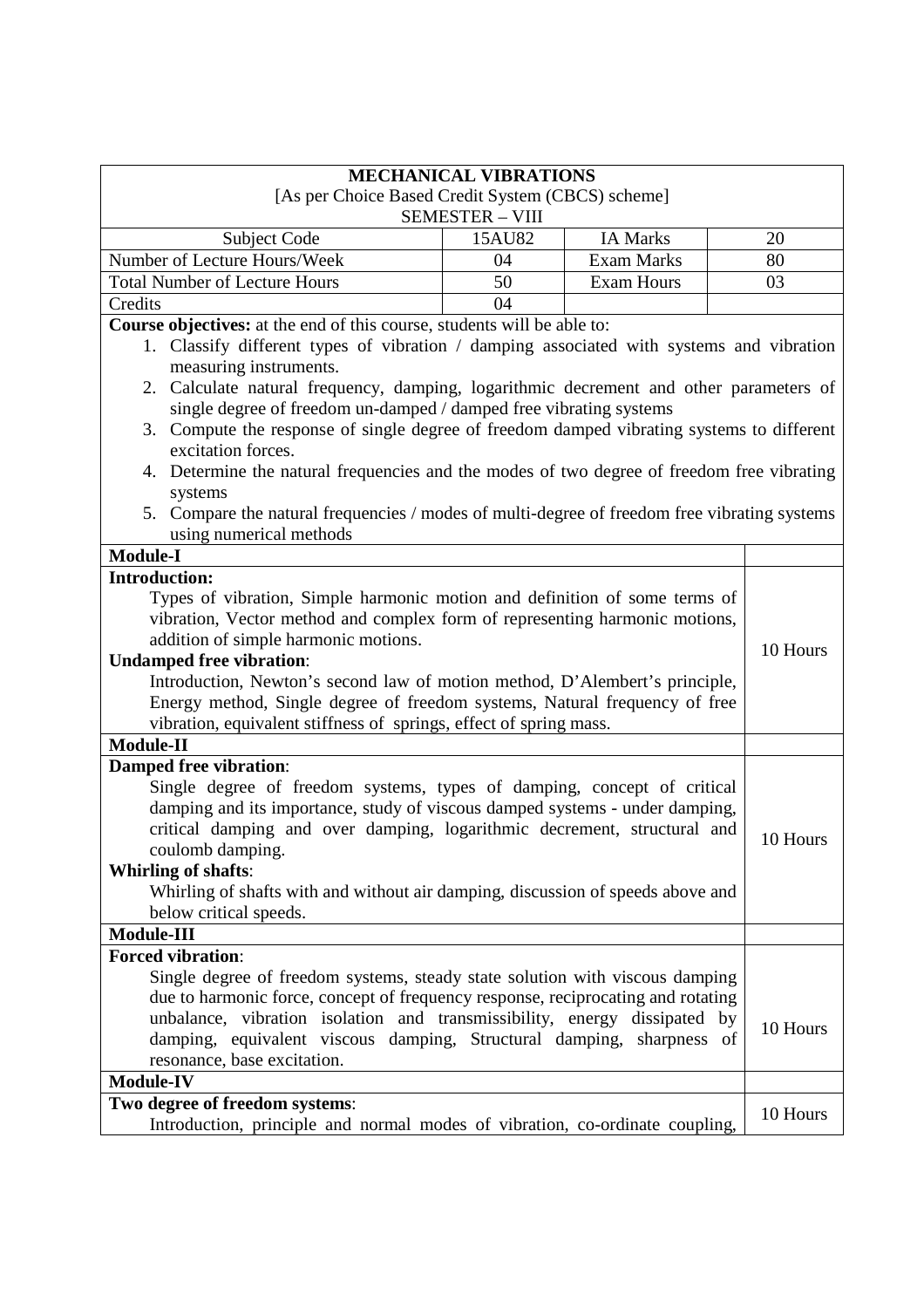| generalized and principal co-ordinates, orthogonality principle, Lagrange's                    |          |
|------------------------------------------------------------------------------------------------|----------|
| equation, semi-definite systems, forced vibrations, harmonic excitation.                       |          |
| Applications: Vehicle suspension, Dynamic vibration absorber, dynamics of                      |          |
| reciprocating engines.                                                                         |          |
| <b>Vibration measuring instruments</b>                                                         |          |
| Vibrometer, Accelerometer and frequency measuring instruments.                                 |          |
| <b>Module-V</b>                                                                                |          |
| Multi degree of freedom systems:                                                               |          |
| Introduction,<br>influence<br>coefficients,<br>Maxwell's<br>reciprocal<br>theorem,             |          |
| orthogonality principle, Dunker ley's equation, determination of natural                       |          |
| frequencies using matrix iteration method, Holzer's method for systems with                    | 10 Hours |
| free, fixed free and fixed ends, stodola method, Rayleigh's method for beam                    |          |
| vibration                                                                                      |          |
| Course outcomes: After completion of above course, students will be able to:                   |          |
| 1. Classify different types of vibration / damping associated with systems and vibration       |          |
|                                                                                                |          |
| measuring instruments.                                                                         |          |
| 2. Calculate natural frequency, damping, logarithmic decrement and other parameters of         |          |
| single degree of freedom un-damped / damped free vibrating systems                             |          |
| 3. Compute the response of single degree of freedom damped vibrating systems to different      |          |
| excitation forces.                                                                             |          |
| 4. Determine the natural frequencies and the modes of two degree of freedom free vibrating     |          |
| systems                                                                                        |          |
| 5. Compare the natural frequencies / modes of multi-degree of freedom free vibrating           |          |
| systems using numerical methods                                                                |          |
| <b>Question paper pattern:</b>                                                                 |          |
| The question paper will have ten questions.<br>1.                                              |          |
| 2. Each full question consists of 16 marks.                                                    |          |
| There will be 2full questions (with a maximum of four sub questions) from each module.<br>3.   |          |
| 4. Each full question will have sub questions covering all the topics under a module.          |          |
| The students will have to answer 5 full questions, selecting one full question from each<br>5. |          |
| module.                                                                                        |          |
| <b>Text Books:</b>                                                                             |          |
| 1. Mechanical Vibrations, G. K. Grover and S. P. Nigam, Nemchand and Brothers, Roorkee.        |          |
| 2. Mechanical Vibrations: V.P. Singh, DhanpatRai and Sons, New Delhi                           |          |
| <b>Reference Books:</b>                                                                        |          |
| 1. Theory and Problems of Mechanical Vibrations - William W. Seto, McGraw Hill                 |          |
| International BookCo., Singapore (Schaum's outline series)                                     |          |
| Mechanical Vibrations - S. S. Rao, Pearson Education Inc.,<br>2.                               |          |
| 3. Mechanical Vibrations -S. Graham Kelly, Schaum's Outline Series, Tata McGraw Hill           |          |
| Publishing Co.Ltd., New Delhi                                                                  |          |
| Theory and Practice of Mechanical vibrations - J. S. Rao and K. Gupta, New Age<br>4.           |          |
| InternationalPublications, New Delhi                                                           |          |
| 5. Elements of Vibrations Analysis - Leonard Meirovitch, Tata McGraw Hill, New Delhi           |          |
|                                                                                                |          |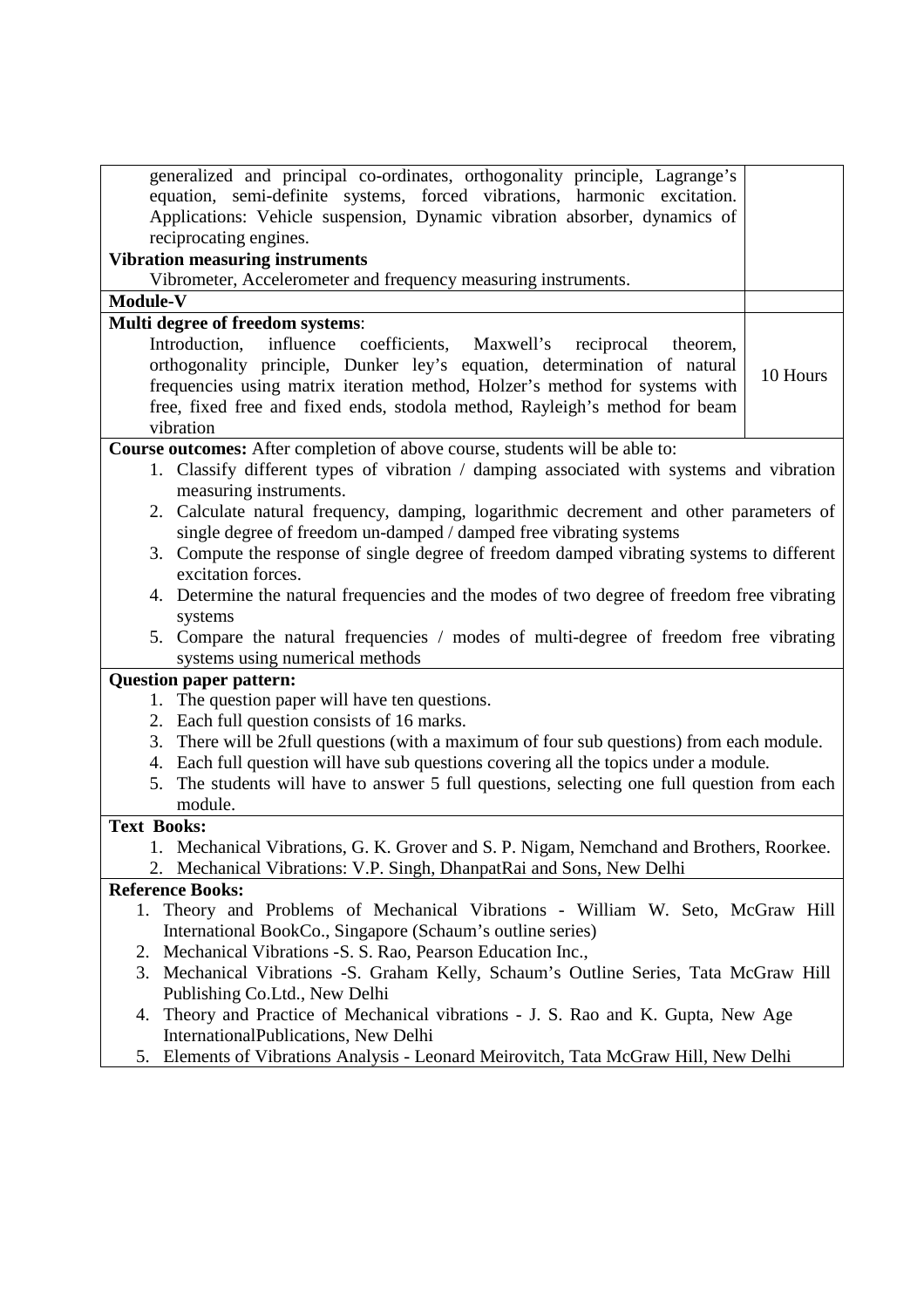| TOTAL QUALITY MANAGEMENT                                                                                                                                                                 |                        |                   |          |
|------------------------------------------------------------------------------------------------------------------------------------------------------------------------------------------|------------------------|-------------------|----------|
| [As per Choice Based Credit System (CBCS) scheme]                                                                                                                                        |                        |                   |          |
|                                                                                                                                                                                          | <b>SEMESTER - VIII</b> |                   |          |
| <b>Subject Code</b>                                                                                                                                                                      | 15AU831                | <b>IA Marks</b>   | 20       |
| Number of Lecture Hours/Week                                                                                                                                                             | 03                     | <b>Exam Marks</b> | 80       |
| <b>Total Number of Lecture Hours</b>                                                                                                                                                     | 40                     | <b>Exam Hours</b> | 03       |
| Credits                                                                                                                                                                                  | 03                     |                   |          |
| Course objectives: at the end of this course, students will be able to:                                                                                                                  |                        |                   |          |
| 1. Explain basic concepts of TQM                                                                                                                                                         |                        |                   |          |
| 2. Describe leader ship qualities, different factors of customer satisfaction and benefits of                                                                                            |                        |                   |          |
| involvement of employee in quality management                                                                                                                                            |                        |                   |          |
| 3. Describe various techniques for continuous process improvement and to understands its                                                                                                 |                        |                   |          |
| benefits                                                                                                                                                                                 |                        |                   |          |
| 4. Apply various tools and techniques in industries to achieve the higher productivity<br>Describe importance of HR dept. recruitment process, importance of training of employees<br>5. |                        |                   |          |
| Understand use of various graphical representation of process behavior in TQM<br>6.                                                                                                      |                        |                   |          |
| <b>Module-I</b>                                                                                                                                                                          |                        |                   |          |
| <b>Introduction to TOM</b>                                                                                                                                                               |                        |                   |          |
| Introduction-Definition, Basic Approach, and Contribution of Gurus - TQM                                                                                                                 |                        |                   |          |
| framework, Historical Review, Benefits of TQM, TQM organization.                                                                                                                         |                        |                   |          |
| Leadership, Customer Satisfaction and Employee Involvement:                                                                                                                              |                        |                   |          |
|                                                                                                                                                                                          |                        |                   | 08 Hours |
| Characteristics of quality leaders, Customers satisfaction, Customer perception<br>of quality, Feedback, Using customer's complaints, Employee involvement -                             |                        |                   |          |
| Introduction, Teams, Cross functional teams, Quality circles, Suggestion system,                                                                                                         |                        |                   |          |
| Benefits of employee involvement.                                                                                                                                                        |                        |                   |          |
| Module-II                                                                                                                                                                                |                        |                   |          |
| <b>Continuous process Improvement and tools techniques:</b>                                                                                                                              |                        |                   |          |
| The juran trilogy, improvement strategies, types of problems, the PDSA cycle,                                                                                                            |                        |                   |          |
| problem solving methods, Kaizen, reengineering, six sigma,                                                                                                                               |                        | Process of        | 08 Hours |
| benchmarking, quality function deployment, quality by design, failure mode and                                                                                                           |                        |                   |          |
| FME analysis, case studies                                                                                                                                                               |                        |                   |          |
| Module-III                                                                                                                                                                               |                        |                   |          |
| <b>Quality Mangement tools</b>                                                                                                                                                           |                        |                   |          |
| Why- why forced filed analysis, nominal group techniques, affinity diagram,                                                                                                              |                        |                   |          |
| interrelationship diagram, Tree diagram, matrix diagram, process decision                                                                                                                |                        |                   | 08 Hours |
| programme chart, activity network diagram, prioritization matrices                                                                                                                       |                        |                   |          |
| <b>Module-IV</b>                                                                                                                                                                         |                        |                   |          |
| <b>Human Resource Practices:</b>                                                                                                                                                         |                        |                   |          |
| Scope of Human Resources Management, leading practices, designing high                                                                                                                   |                        |                   |          |
| performance work systems-work and job design, Recruitment and career                                                                                                                     |                        |                   | 08 Hours |
| development, Training and education, Compensation and recognition, Health,<br>safety and employee well-being, performance appraisal.                                                     |                        |                   |          |
| <b>Module-V</b>                                                                                                                                                                          |                        |                   |          |
| <b>Statistical process control</b>                                                                                                                                                       |                        |                   |          |
| Paratodigram, process flow diagram, fishbone diagram, histograms, check                                                                                                                  |                        |                   | 08 Hours |
| sheets, statistical fundamentals. Control charts, types of control charts, scattered                                                                                                     |                        |                   |          |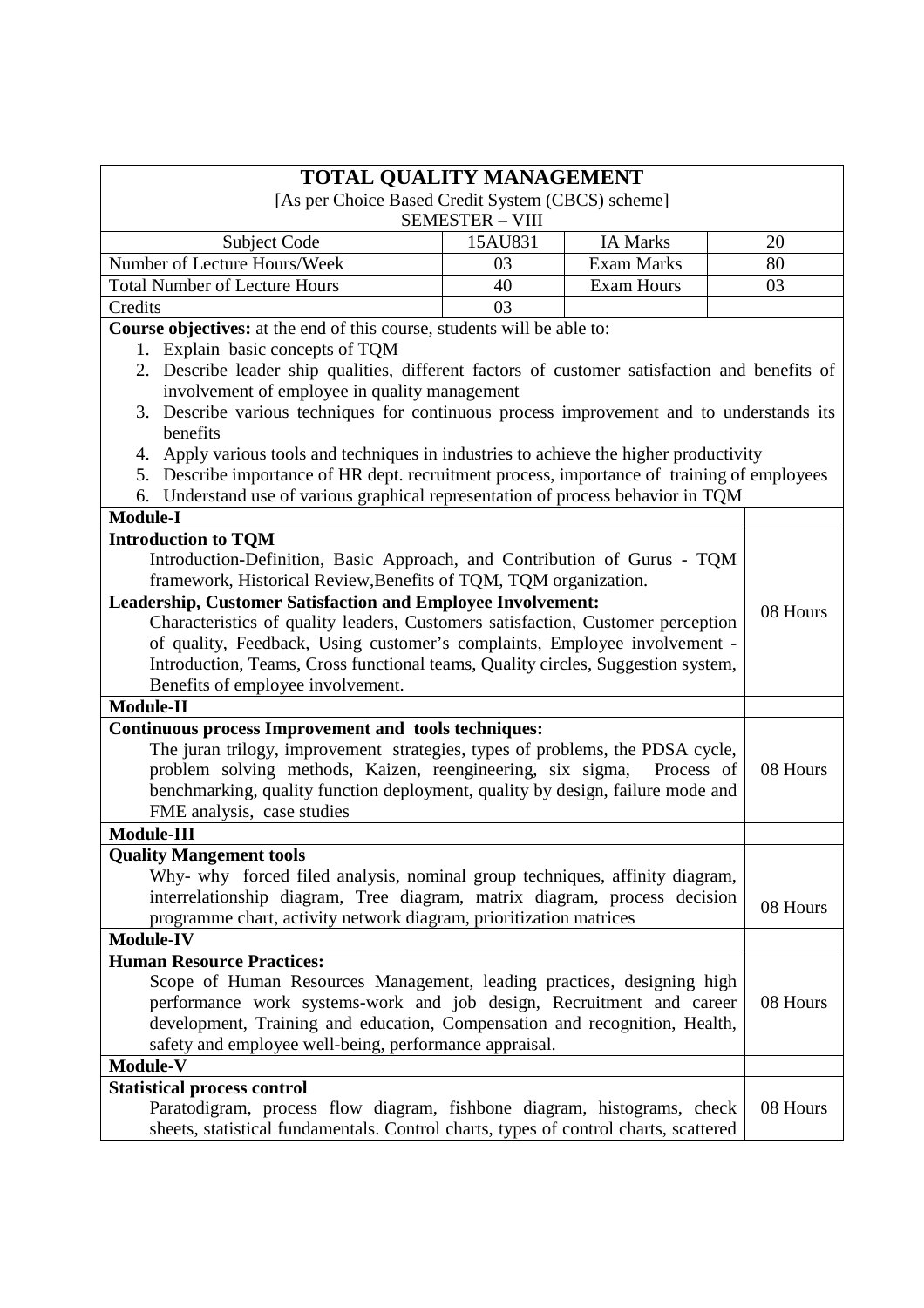|                    | diagrams case studies and numerical problems                                                  |  |  |
|--------------------|-----------------------------------------------------------------------------------------------|--|--|
|                    | Course outcomes: After learning all the modules of the course, the students will be able to   |  |  |
|                    | 1. Explain basic concepts of TQM.                                                             |  |  |
|                    | 2. Describe leader ship qualities, different factors of customer satisfaction and benefits of |  |  |
|                    | involvement of employee in quality management                                                 |  |  |
|                    | 3. Describe various techniques for continuous process improvement and to understands its      |  |  |
|                    | benefits                                                                                      |  |  |
|                    | 4. Apply various tools and techniques in industries to achieve the higher productivity        |  |  |
| 5.                 | Describe importance of HR dept. recruitment process, importance of training of                |  |  |
|                    | employees                                                                                     |  |  |
|                    | 6. Understand use of various graphical representation of process behavior in TQM              |  |  |
|                    | <b>Question paper pattern:</b>                                                                |  |  |
|                    | 1. The question paper will have ten questions.                                                |  |  |
|                    | 2. Each full question consists of 16 marks.                                                   |  |  |
| 3.                 | There will be 2 full questions (with a maximum of four sub questions) from each module.       |  |  |
| 4.                 | Each full question will have sub questions covering all the topics under a module.            |  |  |
|                    | 5. The students will have to answer 5 full questions, selecting one full question from each   |  |  |
|                    | module.                                                                                       |  |  |
| <b>Text Books:</b> |                                                                                               |  |  |
|                    | 1. Total Quality Management - Dale H. Besterfield, Pearson Education India, ISBN:             |  |  |
|                    | 8129702606, Edition 03/e Paperback (Special Indian Edition)                                   |  |  |
|                    | 2. The management and control of Quality - James R. Evans and William M.Lindsay, ISBN:        |  |  |
|                    | 981-243-552-0, Publisher - Thomson South-Western, Edition -6                                  |  |  |
|                    | <b>Reference Books:</b>                                                                       |  |  |
|                    | 1. Total Quality Management for Engineers - M. Zairi, ISBN: 1855730243, Woodhead              |  |  |
|                    | Publishing.                                                                                   |  |  |
| 2.                 | 100 Methods for Total Quality Management -Gopal K. Kanji and Mike Asher, ISBN:                |  |  |
|                    | 0803977476, Publisher: Sage Publications, Inc.; Edition – 1                                   |  |  |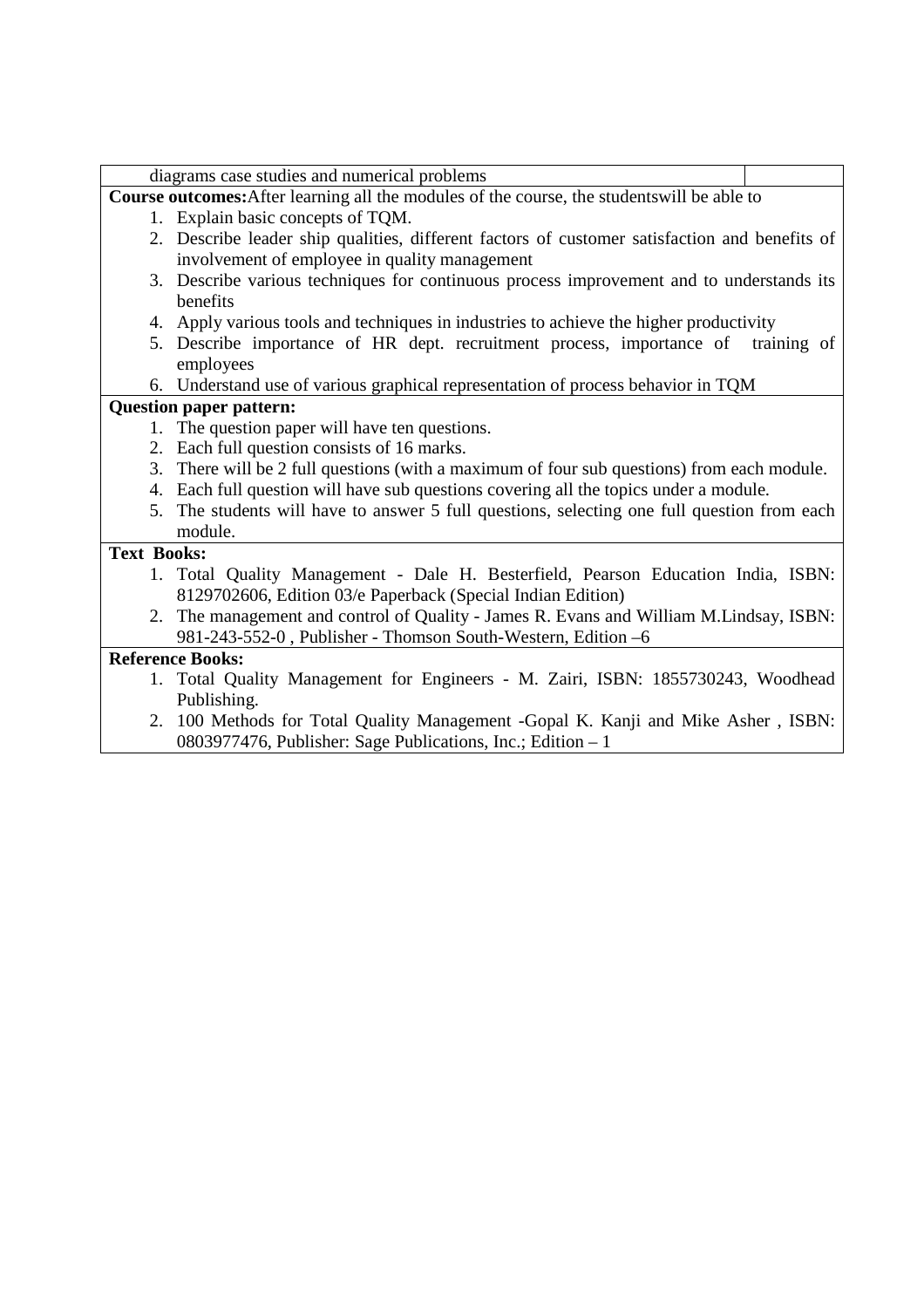| <b>DATABASE MANAGEMENT SYSTEM</b>                                                        |                        |                   |          |
|------------------------------------------------------------------------------------------|------------------------|-------------------|----------|
| [As per Choice Based Credit System (CBCS) scheme]                                        |                        |                   |          |
|                                                                                          | <b>SEMESTER - VIII</b> |                   |          |
| Subject Code                                                                             | 15AU832                | <b>IA Marks</b>   | 20       |
| Number of Lecture Hours/Week                                                             | 03                     | <b>Exam Marks</b> | 80       |
| <b>Total Number of Lecture Hours</b>                                                     | 40                     | <b>Exam Hours</b> | 03       |
| Credits                                                                                  | 03                     |                   |          |
| Course objectives: The at the end of this course, students will be able to:              |                        |                   |          |
| 1. Explain the advantages of using DBMS as an approach to bookkeeping                    |                        |                   |          |
| 2. Discuss entity-relationship model as the basis for the design of DBMS                 |                        |                   |          |
| 3. Describe relational model and relational algebra as the basis for the design of DBMS  |                        |                   |          |
| languages like SQL                                                                       |                        |                   |          |
| 4. Apply SQL statements against an existing DBMS                                         |                        |                   |          |
| 5. Develop a specimen database using SQL in conformance with the rules of normalization. |                        |                   |          |
| 6. Describe transactional management and its intricacies.                                |                        |                   |          |
| <b>Module-I</b>                                                                          |                        |                   |          |
| <b>Introduction:</b>                                                                     |                        |                   |          |
| Introduction; Characteristics of Database approach; Advantages of using DBMS             |                        |                   |          |
| approach; Data models, schemas and instances; Three-schema architecture and              |                        |                   |          |
| data independence, The database system environment; Centralized and client-              |                        |                   |          |
| server architectures; Classification of Database Management systems.                     |                        |                   |          |
| <b>Entity-Relationship Model:</b>                                                        |                        |                   | 08 Hours |
| Using High-Level Conceptual Data Models for Database Design; An Example                  |                        |                   |          |
| Database Application; Entity Types, Entity Sets, Attributes and Keys;                    |                        |                   |          |
| Relationship types, Relationship Sets, Roles and Structural Constraints; Weak            |                        |                   |          |
| Entity Types; Refining the ER Design; ER Diagrams, Naming Conventions and                |                        |                   |          |
| Design Issues; Relationship types of degree higher than two.                             |                        |                   |          |
| <b>Module-II</b>                                                                         |                        |                   |          |
| <b>Relational Model and Relational Algebra:</b>                                          |                        |                   |          |
| Relational Model Concepts; Relational Model Constraints and Relational                   |                        |                   |          |
| Database Schemas; Update Operations, Transactions and dealing with constraint            |                        |                   |          |
| violations; Unary Relational Operations: SELECT and PROJECT; Relational                  |                        |                   | 08 Hours |
| Algebra Operations from Set Theory; Binary Relational Operations : JOIN and              |                        |                   |          |
| DIVISION; Additional Relational Operations; Examples of Queries in                       |                        |                   |          |
| Relational Algebra; Relational Database Design Using ER- to-Relational                   |                        |                   |          |
| Mapping.                                                                                 |                        |                   |          |
| Module-III                                                                               |                        |                   |          |
| $SOL - 1:$                                                                               |                        |                   |          |
| SQL Data Definition and Data Types; Specifying basic constraints in SQL,                 |                        |                   |          |
| Schema change statements in SQL, Basic queries in SQL, More complex SQL                  |                        |                   |          |
| Queries.                                                                                 |                        |                   |          |
| $SQL - 2:$                                                                               |                        |                   |          |
| Insert, Delete and Update statements in SQL, Specifying constraints as                   |                        |                   | 08 Hours |
| Assertion and Trigger; Views (Virtual Tables) in SQL, Additional features of             |                        |                   |          |
| SQL, Database programming issues and techniques.                                         |                        |                   |          |
| <b>Module-IV</b>                                                                         |                        |                   |          |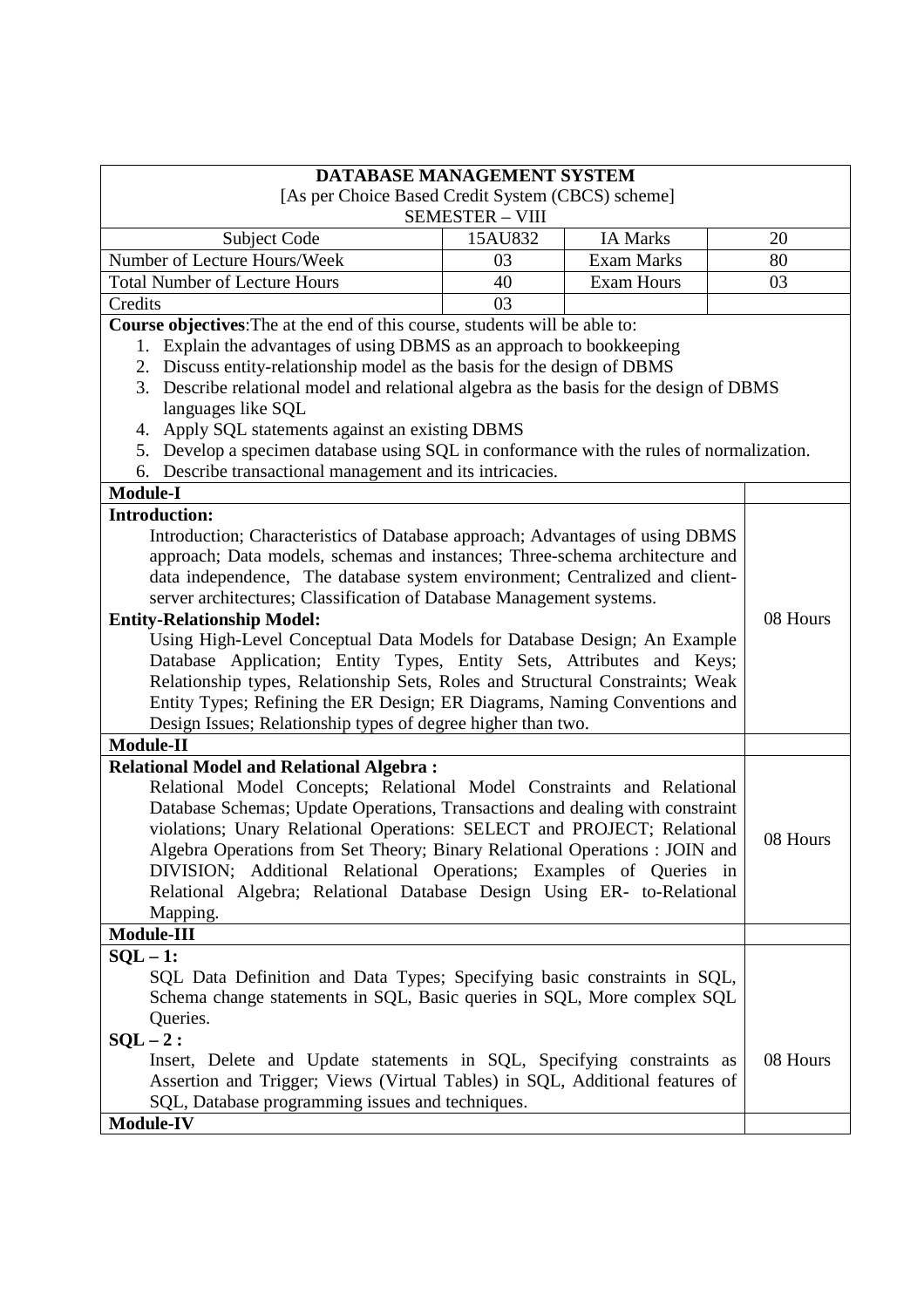| <b>Database Design:</b>                                                                                                                               |          |
|-------------------------------------------------------------------------------------------------------------------------------------------------------|----------|
| Informal Design Guidelines for Relation Schemas; Functional Dependencies;                                                                             |          |
| Normal Forms Based on Primary Keys; General Definitions of Second and                                                                                 |          |
| Third Normal Forms; Boyce-Codd Normal Form, Properties of Relational                                                                                  |          |
| Decompositions; Algorithms for Relational Database Schema Design;                                                                                     | 08 Hours |
| Multivalued Dependencies and Fourth Normal Form; Join Dependencies and                                                                                |          |
| Fifth Normal Form; Inclusion Dependencies; Other Dependencies and Normal                                                                              |          |
| Forms.                                                                                                                                                |          |
| <b>Module-V</b>                                                                                                                                       |          |
| <b>Transaction Management:</b>                                                                                                                        |          |
| The ACID Properties; Transactions and Schedules; Concurrent Execution of                                                                              |          |
| Transactions; Lock- Based Concurrency Control; Performance of locking;                                                                                |          |
| Transaction support in SQL; Introduction to crash recovery;<br>2PL,                                                                                   |          |
| Serialiazability and Recoverability; Lock Management; Introduction to ARIES;                                                                          | 08 Hours |
| The log; Other recovery-related structures; The write-ahead log protocol; Check                                                                       |          |
| pointing; Recovering from a System Crash; Media Recovery; Other approaches                                                                            |          |
| and interaction with concurrency control.                                                                                                             |          |
| Course outcomes: After learning all the modules of the course, the student will be able to                                                            |          |
| 1. Explain the advantages of using DBMS as an approach to bookkeeping                                                                                 |          |
| 2. Discuss entity-relationship model as the basis for the design of DBMS                                                                              |          |
| 3. Describe relational model and relational algebra as the basis for the design of DBMS                                                               |          |
| languages like SQL                                                                                                                                    |          |
|                                                                                                                                                       |          |
| 4. Apply SQL statements against an existing DBMS                                                                                                      |          |
| 5. Develop a specimen database using SQL in conformance with the rules of normalization.<br>6. Describe transactional management and its intricacies. |          |
| <b>Question paper pattern:</b>                                                                                                                        |          |
|                                                                                                                                                       |          |
| 1. The question paper will have ten questions.                                                                                                        |          |
| 2. Each full question consists of 16 marks.<br>3.                                                                                                     |          |
| There will be 2full questions (with a maximum of four sub questions) from each module.                                                                |          |
| Each full question will have sub questions covering all the topics under a module.<br>4.                                                              |          |
| The students will have to answer 5 full questions, selecting one full question from each<br>5.                                                        |          |
| module.                                                                                                                                               |          |
| <b>Text Books:</b>                                                                                                                                    |          |
| 1. Fundamentals of Database Systems- RamezElmasri and Shanmkanth B. Navathe, 3rd                                                                      |          |
| Edition, Addison Pearson.                                                                                                                             |          |
| 2. Database Management System Use - by Raghu Ramakrishnan, Tata McGraw Hill, 3rd                                                                      |          |
| Edn. 2002.                                                                                                                                            |          |
| <b>Reference Books:</b>                                                                                                                               |          |
| 1. Database Managaement and design - by Gray W.Hansen and James V. Hansen, 2nd Edn.                                                                   |          |
| PrinticeHall India Pvt. Ltd., 2002.                                                                                                                   |          |
| 2. Database Management Systems- Designing and Building business applications, Gerald V.                                                               |          |
| Post, 3rd Edition, Tata McGraw Hill Publishing company Ltd., - 2005                                                                                   |          |
| 3. Project Management with PERT and CPM, Moder Joseph J and Phillips Cerel, R., VAN                                                                   |          |
| Noserand,                                                                                                                                             |          |
| 4. Reinhold, 2nd Edn., 1976.                                                                                                                          |          |
|                                                                                                                                                       |          |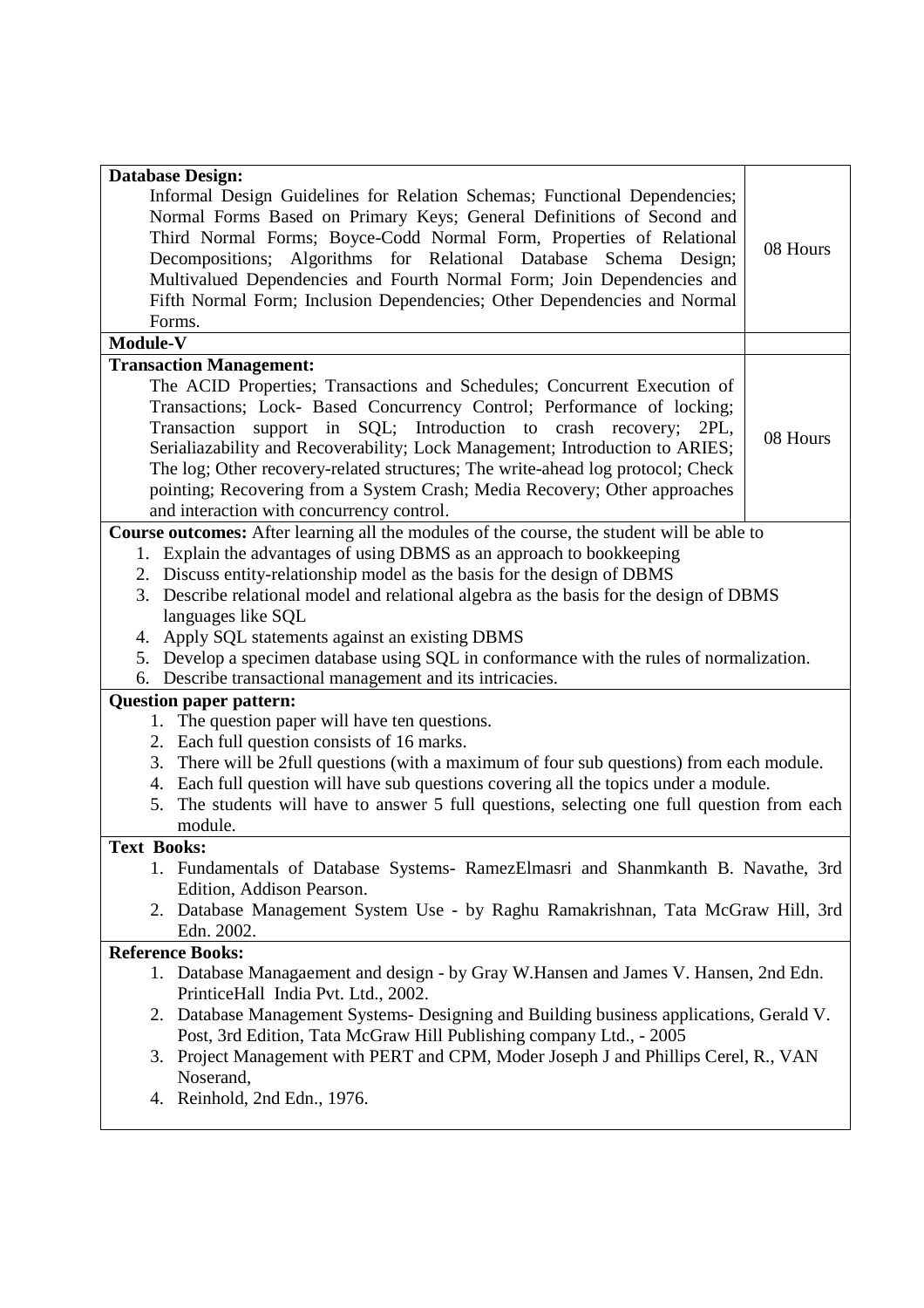|                                                                                                                                                                     | <b>ADVANCED I.C. ENGINES</b> |                   |          |
|---------------------------------------------------------------------------------------------------------------------------------------------------------------------|------------------------------|-------------------|----------|
| [As per Choice Based Credit System (CBCS) scheme]                                                                                                                   |                              |                   |          |
|                                                                                                                                                                     | <b>SEMESTER - VIII</b>       |                   |          |
| Subject Code                                                                                                                                                        | 15AU833                      | <b>IA Marks</b>   | 20       |
| Number of Lecture Hours/Week                                                                                                                                        | 03                           | <b>Exam Marks</b> | 80       |
| <b>Total Number of Lecture Hours</b>                                                                                                                                | 40                           | <b>Exam Hours</b> | 03       |
| Credits                                                                                                                                                             | 03                           |                   |          |
| Course objectives: at the end of this course, students will be able to:                                                                                             |                              |                   |          |
| Explain combustion phenomenon in SI and CI Engines also factors effecting combustion<br>1.                                                                          |                              |                   |          |
| variations in these engines                                                                                                                                         |                              |                   |          |
| 2. Calculate mixture requirement and pollutants produced in internal combustion engines.                                                                            |                              |                   |          |
| Determine efficiency and power output from brayton cycle<br>3.                                                                                                      |                              |                   |          |
| Explain basic concepts of lean burn engine, sterling engine, cam less engine, multi valve<br>4.                                                                     |                              |                   |          |
| engine etc.                                                                                                                                                         |                              |                   |          |
| 5. Explain working of modern engines.                                                                                                                               |                              |                   |          |
| <b>Module-I</b>                                                                                                                                                     |                              |                   |          |
| <b>Combustion in Spark Ignition Engines:</b>                                                                                                                        |                              |                   |          |
| Thermodynamic analysis of SI engine Combustion: Burned and unburned mixture                                                                                         |                              |                   |          |
| states. Analysis of cylinder pressure data, Combustion process characterization,                                                                                    |                              |                   |          |
| Flame structure and speed; flame structure, laminar burning speeds, flame                                                                                           |                              |                   |          |
| propagation relations, Cyclic variations in combustion, partial burning and misfire:                                                                                |                              |                   |          |
| definitions, causes of $cycle - by - cycle$ and cylinder to cylinder variations, partial                                                                            |                              |                   | 08 Hours |
|                                                                                                                                                                     |                              |                   |          |
| burning, misfire and engine stability. Spark Ignition: Ignition fundamentals,                                                                                       |                              |                   |          |
| conventional ignition systems, alternative ignition systems, alternative ignition<br>approaches, Abnormal Combustion: knock and<br>surface ignition, knock          |                              |                   |          |
|                                                                                                                                                                     |                              |                   |          |
| fundamentals, fuel factors.<br>Module-II                                                                                                                            |                              |                   |          |
|                                                                                                                                                                     |                              |                   |          |
| <b>Combustion in Compression Ignition Engines:</b>                                                                                                                  |                              |                   |          |
| Types of diesel combustion systems: Direct injection systems, indirect injection                                                                                    |                              |                   |          |
| systems, comparison of different combustion systems, Analysis cylinder pressure<br>data; combustion efficiency, DI engines, IDI engines, Fuel spray behaviour: Fuel |                              |                   |          |
|                                                                                                                                                                     |                              |                   | 08 Hours |
| injection, overall spray structure, atomization, spray penetration, droplet size                                                                                    |                              |                   |          |
| distribution and spray evaporation, Ignition delay: definitions and discussion, fuel                                                                                |                              |                   |          |
| ignition quality, auto ignition fundamentals, physical properties affecting delay,                                                                                  |                              |                   |          |
| effect of fuel properties.                                                                                                                                          |                              |                   |          |
| Module-III                                                                                                                                                          |                              |                   |          |
| <b>Equilibrium charts:</b>                                                                                                                                          |                              |                   |          |
| Charts for burnt mixture, charts for unburned Mixture, transmission from                                                                                            |                              |                   |          |
| unburned to burnt mixture, non-equilibrium Problems.                                                                                                                |                              |                   |          |
| <b>Gas Turbine combustion:</b>                                                                                                                                      |                              |                   |          |
| Simple brayton cycle, working of a gas turbine, modification of the simple cycle,                                                                                   |                              |                   | 08 Hours |
| intercooling reheat and regeneration, determination of efficiency and power                                                                                         |                              |                   |          |
| output, numerical problems.                                                                                                                                         |                              |                   |          |
| <b>Module-IV</b>                                                                                                                                                    |                              |                   |          |
| <b>Modern Developments in I. C. Engines:</b>                                                                                                                        |                              |                   | 08 Hours |
| Lean burn engines, ceramic and adiabatic engines, Multi-valving, Tuned                                                                                              |                              |                   |          |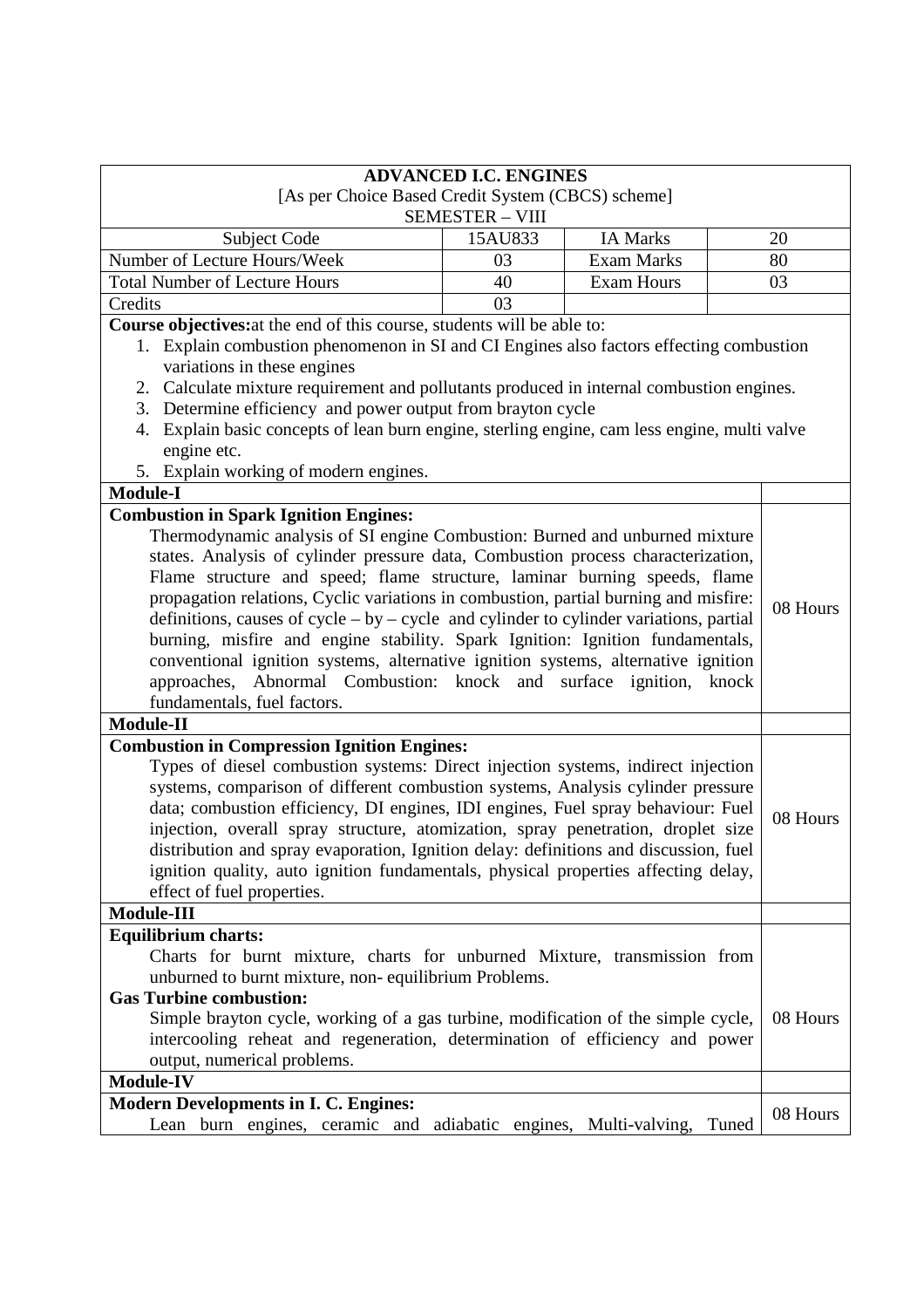| manifolding, camless valve gearing, variable valve timing, Turbo and<br>supercharging - Waste gating, EGR, Part-load charge stratification in GDI |          |
|---------------------------------------------------------------------------------------------------------------------------------------------------|----------|
| systems. Sports vehicle engines, Stirling engines, MPFI engines - operation and                                                                   |          |
| performance.                                                                                                                                      |          |
| Module-V                                                                                                                                          |          |
| Special types of Engines; Introduction to working of startified charged engines,                                                                  |          |
| Wankel engine, variable compression engine, Surface ignition engines, free piston                                                                 |          |
| engines, Current engines and future trends (e.g. Convergence of SI and CI engine                                                                  | 08 Hours |
| technology, Control developments, fuel quality), Effect of air cleaners and                                                                       |          |
| silencers on engine performance.                                                                                                                  |          |
| Course outcomes: After learning all the modules of the course, the student will be able to                                                        |          |
| 1. Explain combustion phenomenon in SI and CI Engines also factors effecting combustion                                                           |          |
| variations in these engines                                                                                                                       |          |
| 2. Calculate mixture requirement and pollutants produced in internal combustion engines.                                                          |          |
| 3. Determine efficiency and power output from brayton cycle                                                                                       |          |
| 4. Explain basic concepts of lean burn engine, sterling engine, cam less engine, multi valve                                                      |          |
| engine etc.                                                                                                                                       |          |
| 5. Explain working of modern engines.                                                                                                             |          |
|                                                                                                                                                   |          |
| <b>Question paper pattern:</b>                                                                                                                    |          |
| 1. The question paper will have ten questions.                                                                                                    |          |
| 2. Each full question consists of 16 marks.                                                                                                       |          |
| 3. There will be 2full questions (with a maximum of four sub questions) from each module.                                                         |          |
|                                                                                                                                                   |          |
| 4. Each full question will have sub questions covering all the topics under a module.                                                             |          |
| 5. The students will have to answer 5 full questions, selecting one full question from each                                                       |          |
| module.                                                                                                                                           |          |
| <b>Text books:</b>                                                                                                                                |          |
| Internal Combustion Engines Fundamentals - John B. Heywood, McGraw Hill International<br>1.<br>Edition,                                           |          |
|                                                                                                                                                   |          |
| 2. A course in I.C. Engines - Mathur& Sharma, DhanpatRai& sons, New Delhi, 1994.<br><b>Reference books:</b>                                       |          |
| 1. Internal Combustion Engines- Ganesan, V, Tata McGraw Hill Book Co., 1995.                                                                      |          |
| 2. Internal Combustion Engine Fundamentals- John B. Heywood, McGraw Hill Book, 1998.                                                              |          |
| 3. Internal Combustion Engine and Air Pollution- Obert, E.F., International Text Book                                                             |          |
| Publishers, 1983.                                                                                                                                 |          |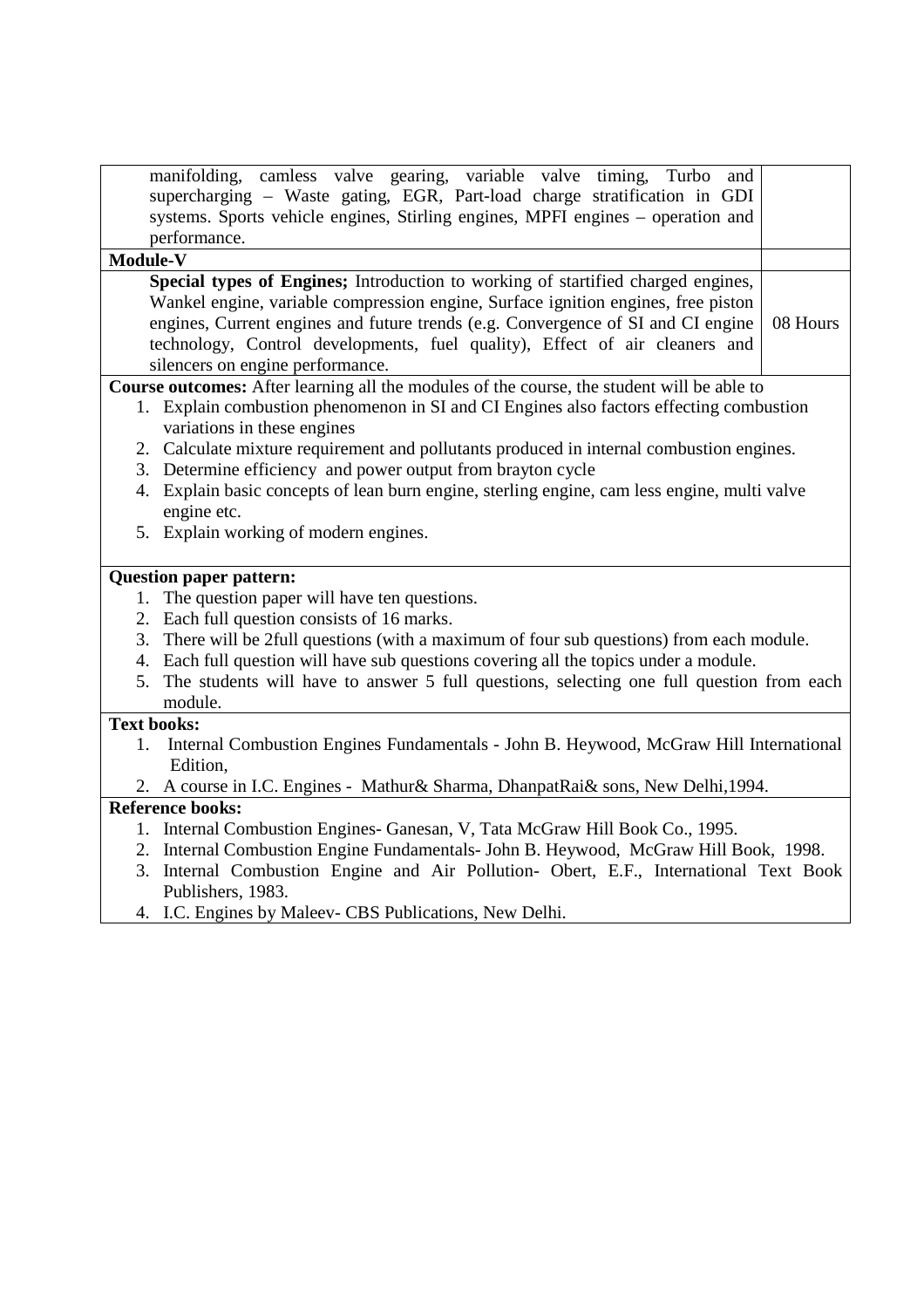|                                                                                         | <b>MAINTENANCE ENGINEERING</b> |                   |    |          |
|-----------------------------------------------------------------------------------------|--------------------------------|-------------------|----|----------|
| [As per Choice Based Credit System (CBCS) scheme]                                       |                                |                   |    |          |
|                                                                                         | <b>SEMESTER - VIII</b>         |                   |    |          |
| Subject Code                                                                            | 15AU834                        | <b>IA Marks</b>   |    | 20       |
| Number of Lecture Hours/Week                                                            | 03                             | <b>Exam Marks</b> |    | 80       |
| <b>Total Number of Lecture Hours</b>                                                    | 40                             | <b>Exam Hours</b> | 03 |          |
| Credits                                                                                 | 03                             |                   |    |          |
| Course objectives: at the end of this course, students will be able to:                 |                                |                   |    |          |
| 1. Explain maintenance strategies.                                                      |                                |                   |    |          |
| 2. Plan maintenance schedule and methods for preventive and bre4ak down maintenance.    |                                |                   |    |          |
| 3. Find most optimal maintenance frequency.                                             |                                |                   |    |          |
| 4. Explain use of computers in maintenance of machinery.                                |                                |                   |    |          |
| 5. Analysis of accident records and accident Safety standards for Mechanical equipment. |                                |                   |    |          |
| 6. Explain safety standards for mechanical, electrical and chemical systems.            |                                |                   |    |          |
| <b>Module-I</b>                                                                         |                                |                   |    |          |
| <b>Introduction to Maintenance System:</b>                                              |                                |                   |    |          |
| Definition, Scope, Objective, functions and Importance of maintenance system,           |                                |                   |    |          |
| Type of maintenance system, Break down maintenance system. Preventive                   |                                |                   |    |          |
| maintenance, Predictive maintenance, design out maintenance, corrective                 |                                |                   |    | 08 Hours |
| maintenance, planned maintenance, total productive maintenance, condition               |                                |                   |    |          |
| monitoring. Problems on selection of methods like preventive or breakdown               |                                |                   |    |          |
| maintenance,                                                                            |                                |                   |    |          |
| Module-II                                                                               |                                |                   |    |          |
| <b>Maintenance of Machinery:</b>                                                        |                                |                   |    |          |
| Causes of machine failure, performance evaluation, complete overhauling of              |                                |                   |    | 08 Hours |
| Machines tools. Maintenance planning and scheduling. Repair order control               |                                |                   |    |          |
| manpower requirement, Maintenance job analysis spare parts control.                     |                                |                   |    |          |
| Module-III                                                                              |                                |                   |    |          |
| <b>Economics in Maintenance:</b>                                                        |                                |                   |    |          |
| Repair, replacement, Repair complexity, Finding out most optimal preventive             |                                |                   |    |          |
| maintenance frequency. Numerical treatment required                                     |                                |                   |    |          |
| <b>Maintenance Planning:</b>                                                            |                                |                   |    | 08 Hours |
| Planning of maintenance junctures manpower allocation, long range planning,             |                                |                   |    |          |
| short range planning. Planning techniques and procedures. Estimation of                 |                                |                   |    |          |
| maintenance work. Maintenance control.                                                  |                                |                   |    |          |
| <b>Module-IV</b>                                                                        |                                |                   |    |          |
| <b>Computers in maintenance:</b>                                                        |                                |                   |    |          |
| Features and benefits of Computer aided maintenance. Application of                     |                                |                   |    |          |
| <b>Industrial Safety:</b>                                                               | computers to maintenance work. |                   |    | 08 Hours |
| Economic importance of accidents, Types of safety organizations, Analysis of            |                                |                   |    |          |
| accident records, accident investigations, Analysis of accident Safety standards        |                                |                   |    |          |
| for Mechanical equipment                                                                |                                |                   |    |          |
| Module-V                                                                                |                                |                   |    |          |
| <b>Safety standards:</b>                                                                |                                |                   |    |          |
| Safety standards for Electrical equipment and systems. Chemical hazards,                |                                |                   |    | 08 Hours |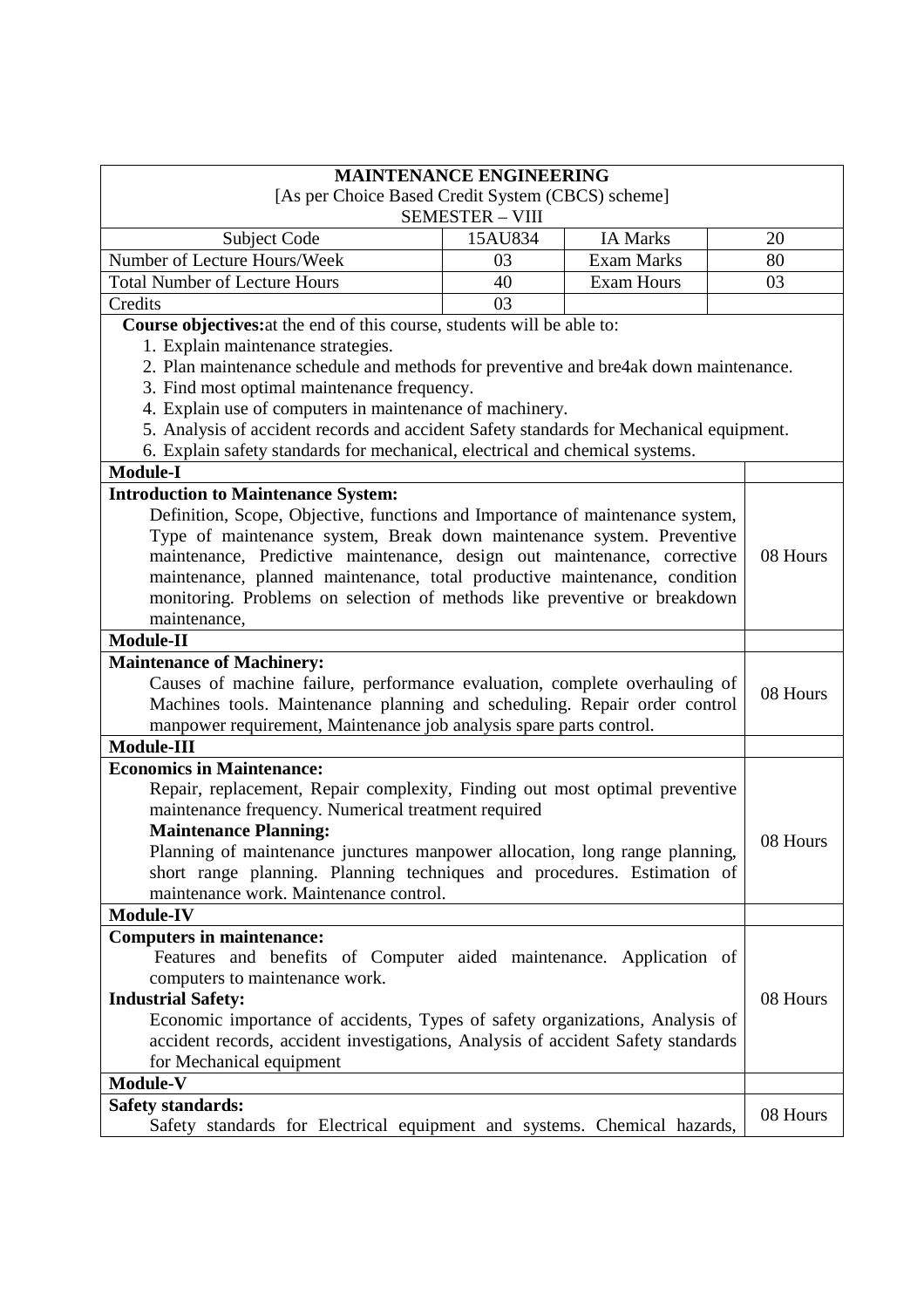| material handling, exhaust systems, welding, Plant housekeeping-building,                            |  |
|------------------------------------------------------------------------------------------------------|--|
| Aisles, passages, floors, tool cribs, washrooms, canteens.                                           |  |
| <b>Industrial Pollution Control:</b>                                                                 |  |
| Dust control -Fibre collectors, mechanical dust collectors, wet type collectors,                     |  |
| Electro static precipitators, Noise pollution Control - Noise measurement and                        |  |
| control. Industrial vibration and its control.                                                       |  |
| Course outcomes: After completion of above course, students will be able to                          |  |
| Explain maintenance strategies.<br>1.                                                                |  |
| Plan maintenance schedule and methods for preventive and bre4ak down maintenance.<br>2.              |  |
| Find most optimal maintenance frequency.<br>3.                                                       |  |
| Explain use of computers in maintenance of machinery.<br>4.                                          |  |
| Analysis of accident records and accident Safety standards for Mechanical equipment.<br>5.           |  |
| Explain safety standards for mechanical, electrical and chemical systems.<br>6.                      |  |
| <b>Question paper pattern:</b>                                                                       |  |
| 1. The question paper will have ten questions.                                                       |  |
| 2. Each full question consists of 16 marks.                                                          |  |
| There will be 2full questions (with a maximum of four sub questions) from each module.<br>3.         |  |
| 4. Each full question will have sub questions covering all the topics under a module.                |  |
| The students will have to answer 5 full questions, selecting one full question from each<br>5.       |  |
| module.                                                                                              |  |
| <b>Text Books:</b>                                                                                   |  |
| Maintenance Engineering and Management - R.C.Mishra and K.Pathak, Prentice<br>$\mathbf{1}$           |  |
| Hall of India, 2002                                                                                  |  |
| Maintenance Engineering Hand book - Morrow.<br>1.                                                    |  |
| <b>Reference Books:</b>                                                                              |  |
| Hand book of Maintenance Management - Frank Herbaty<br>1.                                            |  |
| Hand book of Industrial Engg& Management - W. Grant Lreson& Eugene L-Grant<br>$\overline{2}$         |  |
| 3<br>Industrial Pollution Control Handbook - LUND A.                                                 |  |
| Industrial Maintenance - H P Garg<br>$\overline{4}$                                                  |  |
| Maintenance Engineering Hand book- Lindrey Higgins, McGraw Hill, 5 <sup>th</sup> edition, 2003.<br>5 |  |
|                                                                                                      |  |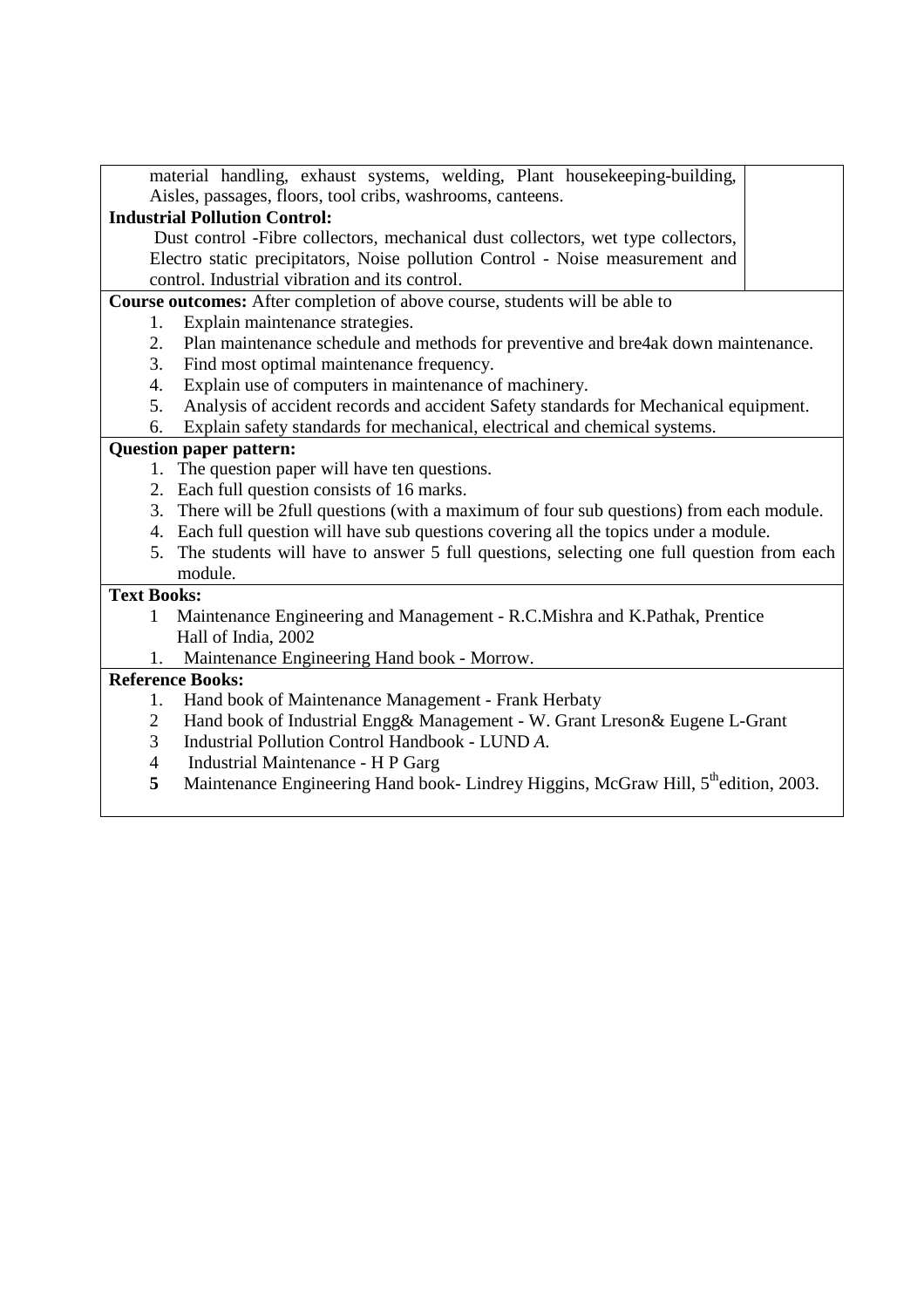| Internship/Professional Practice                                                 |        |                 |    |  |  |
|----------------------------------------------------------------------------------|--------|-----------------|----|--|--|
| [As per Choice Based Credit System (CBCS) scheme]                                |        |                 |    |  |  |
| <b>SEMESTER-VII</b>                                                              |        |                 |    |  |  |
| Subject Code                                                                     | 15AU84 | <b>IA Marks</b> | 50 |  |  |
| Number of Lecture Hours/Week                                                     |        | Exam Marks      | 50 |  |  |
| <b>Total Number of Lecture Hours</b>                                             |        | Exam Hours      | 03 |  |  |
| Credits                                                                          | 02     |                 |    |  |  |
| $\Gamma$ Course objectives At the end of the course the student will be able to: |        |                 |    |  |  |

ctives: At the end of the course the student will be able to:

- 1. Apply classroom and laboratory concepts and principles in an industry work environment.
- 2. To demonstrate the ability to work as a team member to successfully complete the assigned work

**The duration and modalities for internship will be as per VTU rules and regulations.**

| <b>Project work Phase II</b>                                                                       |         |                   |     |  |  |  |
|----------------------------------------------------------------------------------------------------|---------|-------------------|-----|--|--|--|
| [As per Choice Based Credit System (CBCS) scheme]                                                  |         |                   |     |  |  |  |
| <b>SEMESTER-VII</b>                                                                                |         |                   |     |  |  |  |
| Subject Code                                                                                       | 15AUP85 | <b>IA Marks</b>   | 100 |  |  |  |
| Number of Lecture Hours/Week                                                                       |         | <b>Exam Marks</b> | 100 |  |  |  |
| <b>Total Number of Lecture Hours</b>                                                               |         | Exam Hours        | 03  |  |  |  |
| Credits                                                                                            | 06      |                   |     |  |  |  |
| <b>Course objectives:</b> At the end of the course the student will be able to:                    |         |                   |     |  |  |  |
| Identify the practical problem, finalize the methodology to solve it and practically implement it. |         |                   |     |  |  |  |
|                                                                                                    |         |                   |     |  |  |  |
| The duration and modalities for project work will be as per VTU rules and regulations.             |         |                   |     |  |  |  |